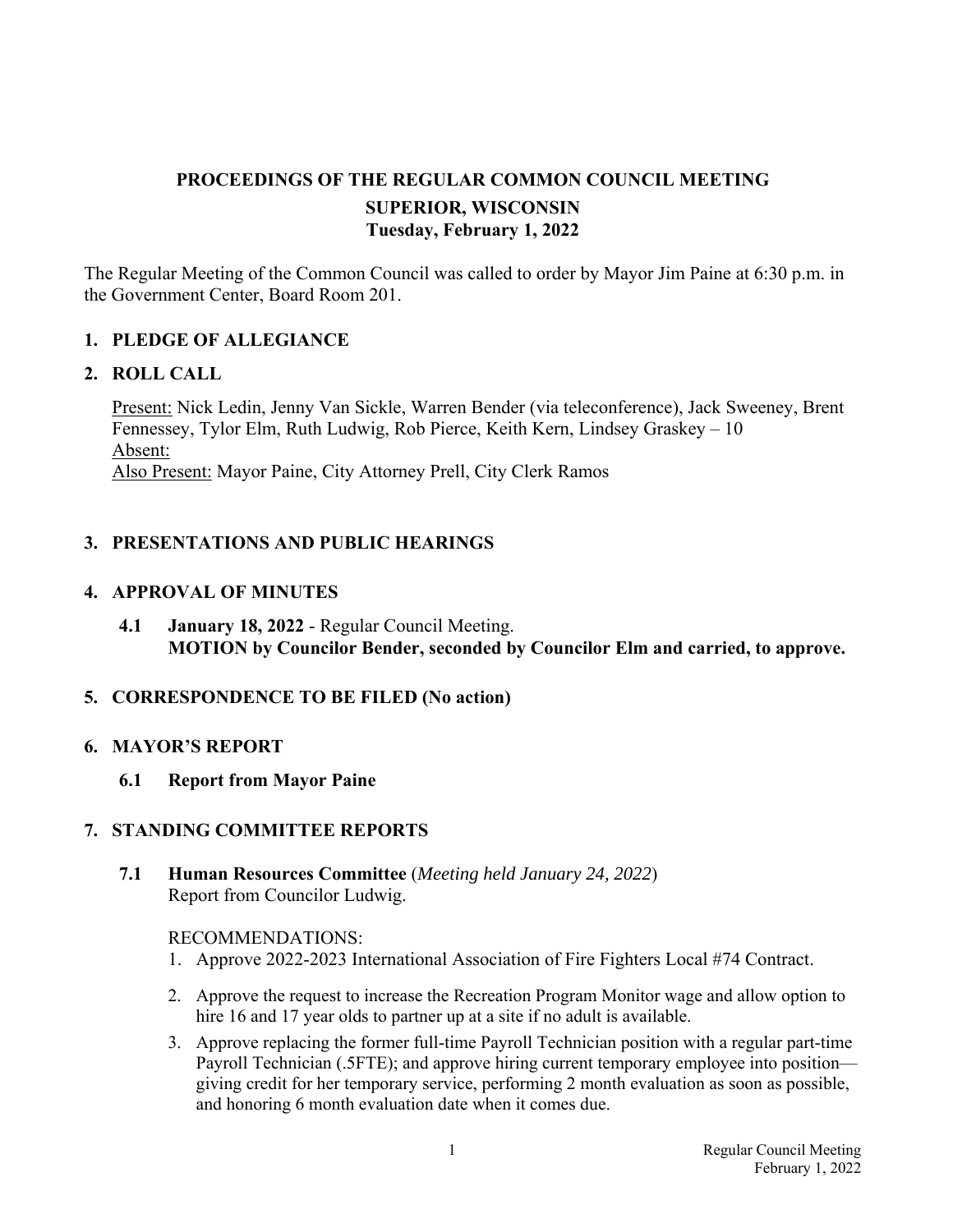4. Approve making correction to Non-Union Salary and Benefit Handbook: Section 14 - Holidays, to update total annual holiday hours from 80 to 88 for Landfill employees.

 **MOTION by Councilor Ledin, seconded by Councilor Bender and carried, to approve all four recommendations.**

- **7.2 Public Works Committee** (*No meeting to report)*
- **7.3 Finance Committee** *(Meeting held January 13, 2022)*  Report from Councilor Sweeney.

RECOMMENDATIONS:

- 1. Approve the Nemadji Golf Course Capital Plan Budget.
- 2. Approve the 2022 Economic Development Budget.

 **MOTION by Councilor Pierce, seconded by Councilor Bender and carried, to approve both recommendations.** 

- **7.4 Licenses and Fees Committee** (*No meeting to report)*
- **7.5 Public Safety Committee** (*No meeting to report)*
- **7.6 Committee of the Whole Meeting** *(Meeting held January 18, 2022)*  Report from the Chair.

#### **8. SPECIAL COMMITTEE REPORTS**

- 8.1 REPORTS WITH RECOMMENDATIONS
- **8.1.1 Urban Forestry Tree Board** (*Meeting held January 20, 2022*) Report from Councilor Ludwig.

RECOMMENDATIONS:

 1. Approve waiving the bidding requirement to enter into an agreement with Davey Resources Group to complete an update of our tree inventory which includes a hazard assessment and tree management plan for the amount of eighty-eight thousand, two hundred ninety dollars and no cents (\$88,290.00).

 **MOTION by Councilor Ludwig, seconded by Councilor Fennessey and carried, to approve.**

- 8.2 REPORTS SANS RECOMMENDATIONS
- **8.2.1 Police and Fire Commission** (*Meeting held January 12, 2022*) Report from the Chair.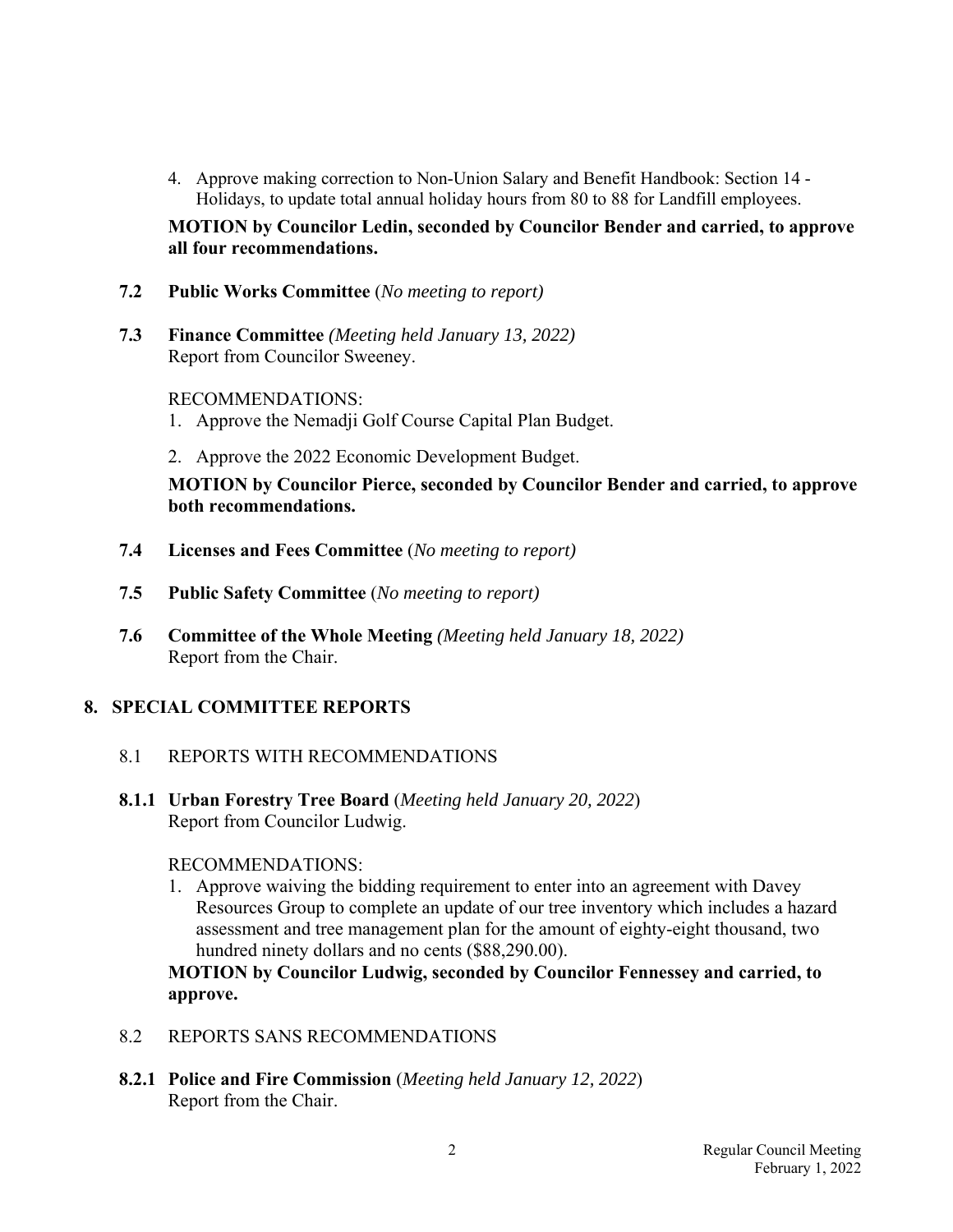- **8.2.2 Plan Commission** (*Meeting held January 19, 2022*) Report from Mayor Paine.
- **8.2.3 Tourism Development Commission** (*Meeting held January 21, 2022*) Report from Councilor Graskey.
- **8.2.4 Golf Course Committee** (*Meeting held January 24, 2022*) Report from the Chair.

## **9. OLD BUSINESS**

 **9.1** PARKS, RECREATION & FORESTRY DIRECTOR CADOTTE recommending investing in SWL&P's Community Solar Garden Project (20 blocks), for a total NTE \$65,000.00. **MOTION to refer to Finance Committee by Councilor Sweeney, seconded by Councilor Elm and carried.**

### **10. NEW BUSINESS**

 **10.1** CITY CLERK RAMOS recommending approval of miscellaneous licenses.

#### **MOTION by Councilor Ledin, seconded by Councilor Bender and carried, to approve.**

 **10.2** FINANCE DIRECTOR PUETZ is recommending the approval of **R22-13589**, a resolution providing for the prepayment and redemption of the outstanding \$6,800,000 Taxable General Obligation Refunding Bonds (Series 2011A).

## **MOTION by Councilor Ledin, seconded by Councilor Bender and carried, to approve.**

**10.3** FINANCE DIRECTOR PUETZ is recommending the approval of **R22-13590**, a resolution providing for the Issuance, Sale and Delivery of a Taxable Note, Anticipation Note of 2022, of the City of Superior, Wisconsin; Establishing the Terms and Conditions Therefor; Directing its Execution and Delivery; Creating a Debt Service Account Therefor; and Awarding the Sale Thereof.

#### **No action recommended by Finance Director Puetz; no objection from Council to pull from consideration.**